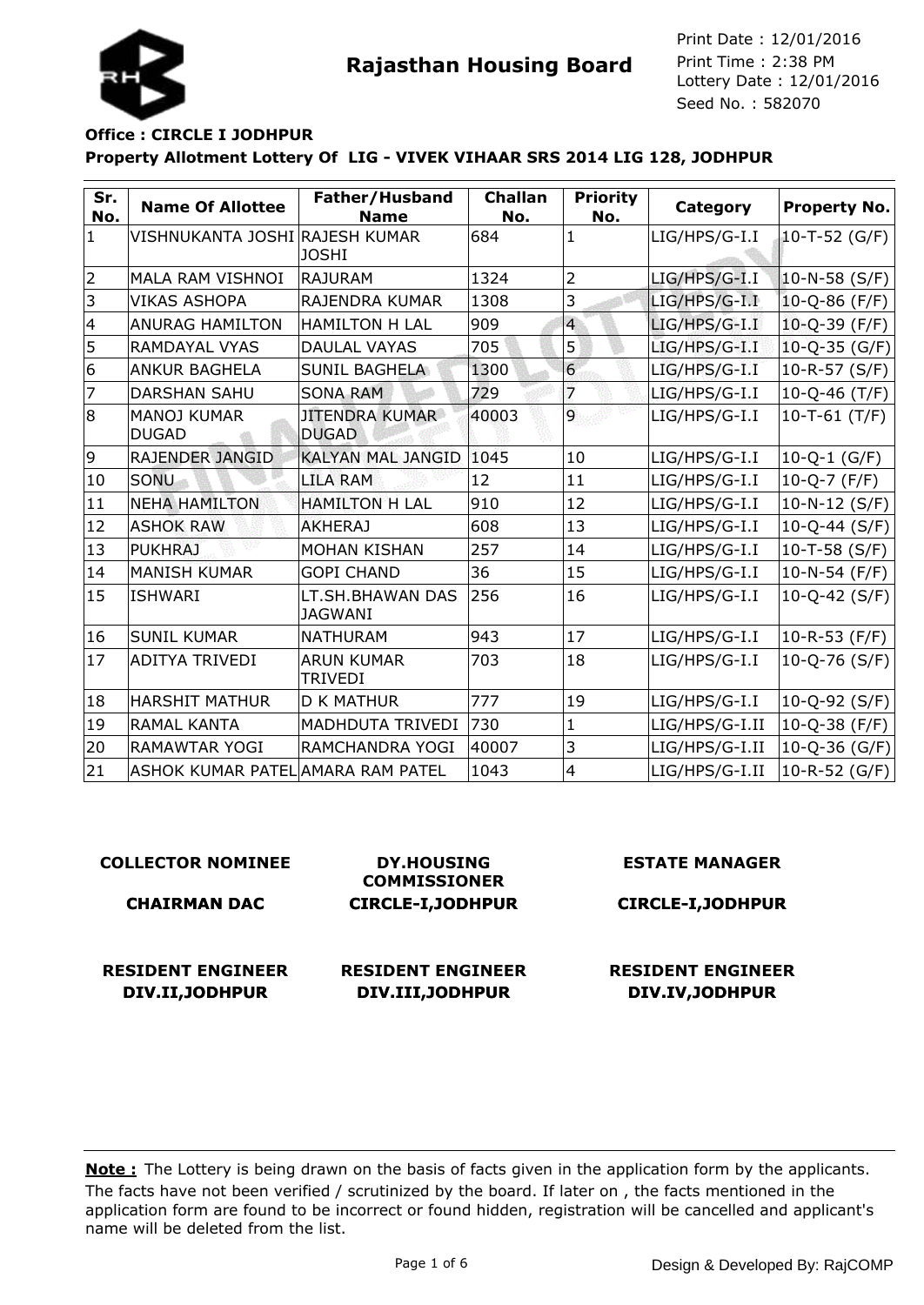



Seed No. : 582070 Print Date : 12/01/2016 Print Time : 2:38 PM

# **Property Allotment Lottery Of LIG - VIVEK VIHAAR SRS 2014 LIG 128, JODHPUR Office : CIRCLE I JODHPUR**

| Sr.<br>No. | <b>Name Of Allottee</b>               | Father/Husband<br><b>Name</b>          | <b>Challan</b><br>No. | <b>Priority</b><br>No. | Category       | Property No.          |
|------------|---------------------------------------|----------------------------------------|-----------------------|------------------------|----------------|-----------------------|
| 22         | <b>AKASH SHARMA</b>                   | <b>KANHIYA LAL</b><br><b>SHARMA</b>    | 508                   | 5                      | LIG/HPS/G-I.II | $10 - Q - 73$ (S/F)   |
| 23         | PANKAJ JHAKHAD                        | POKAR RAM JHAKAD                       | 40006                 | 8                      | LIG/HPS/G-I.II | $10-N-51$ (G/F)       |
| 24         | <b>SAVAI SINGH</b>                    | <b>LABU SINGH</b>                      | 1038                  | 9                      | LIG/HPS/G-I.II | $10 - Q - 11$ (S/F)   |
| 25         | <b>RAMESHWAR LAL</b><br>LOHAR         | MOHAN LAL LOHAR                        | 40008                 | 10                     | LIG/HPS/G-I.II | $10 - Q - 28 (S/F)$   |
| 26         | <b>KAMLESH TIWARI</b>                 | JOGENDRA TIWARI                        | 591                   | ыÓ                     | LIG/HPS/G-II.I | $10-N-50$ (G/F)       |
| 27         | <b>NEETA</b>                          | PURSHOTAM DAS                          | 61                    | $\overline{a}$         | LIG/HPS/G-II.I | $10-Q-26(S/F)$        |
| 28         | <b>RAVI SINGH GEHLOT</b>              | <b>OM PRAKASH</b>                      | 574                   | 3                      | LIG/HPS/G-II.I | 10-N-5 $(F/F)$        |
| 29         | <b>NEELAM SHARMA</b>                  | <b>BHAWATI PRASAD</b><br><b>SHARMA</b> | 717                   | $\overline{4}$         | LIG/HPS/G-II.I | $10-N-7$ (F/F)        |
| 30         | <b>VINAY JOSHI</b>                    | DINESH JOSHI                           | 1270                  | 5                      | LIG/HPS/G-II.I | 10-N-10 (S/F)         |
| 31         | <b>MADHU SHARMA</b>                   | <b>AJAY PRAKASH</b><br><b>SHARMA</b>   | 764                   | 7                      | LIG/HPS/G-II.I | $10 - R - 61$ (T/F)   |
| 32         | <b>SURYA SEN</b>                      | PRAMOD PRAKASH<br><b>SEN</b>           | 928                   | 8                      | LIG/HPS/G-II.I | $10 - Q - 74$ (S/F)   |
| 33         | MONIKA VYAS                           | <b>GOLDI VYAS</b>                      | 40011                 | 9                      | LIG/HPS/G-II.I | $10 - N - 63$ (T/F)   |
| 34         | <b>SUSHILA DEVI</b>                   | <b>RAMSHRAY PRASAD</b><br><b>SINGH</b> | 13                    | 10                     | LIG/HPS/G-II.I | $10 - N - 16$ (T/F)   |
| 35         | <b>TEJA RAM PATEL</b>                 | <b>KUPA RAM PATEL</b>                  | 1316                  | 11                     | LIG/HPS/G-II.I | 10-Q-87 (F/F)         |
| 36         | <b>NARENDRA SINGH</b><br><b>BHATI</b> | LAXMAN SINGH<br><b>BHATI</b>           | 40012                 | 12                     | LIG/HPS/G-II.I | $10 - N - 62$ (T/F)   |
| 37         | KOJA RAM                              | <b>HARIJI RAM</b>                      | 522                   | 13                     | LIG/HPS/G-II.I | $ 10 - Q - 31 (T/F) $ |
| 38         | <b>JAYANTI DAVE</b>                   | YONGENDR KUMAR<br><b>DAVE</b>          | 1282                  | 14                     | LIG/HPS/G-II.I | $10-T-57$ (S/F)       |
| 39         | <b>ACHAL SINGH</b>                    | <b>GANPAT SINGH</b>                    | 636                   | 16                     | LIG/HPS/G-II.I | $10 - Q - 70$ (F/F)   |

#### **COLLECTOR NOMINEE CHAIRMAN DAC DY.HOUSING COMMISSIONER CIRCLE-I,JODHPUR ESTATE MANAGER CIRCLE-I,JODHPUR RESIDENT ENGINEER DIV.II,JODHPUR RESIDENT ENGINEER DIV.III,JODHPUR RESIDENT ENGINEER DIV.IV,JODHPUR**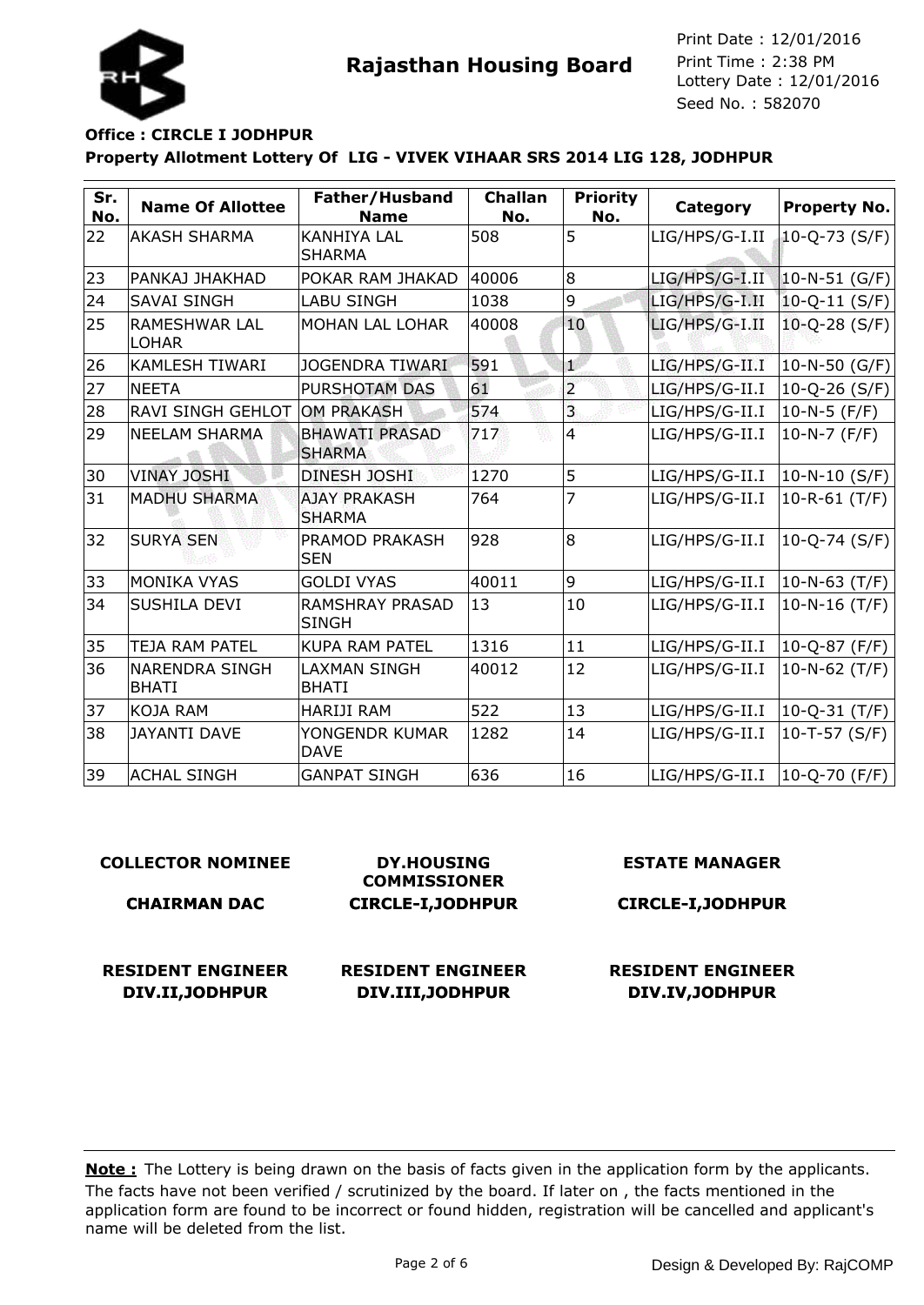



Seed No. : 582070 Print Date : 12/01/2016 Print Time : 2:38 PM

# **Property Allotment Lottery Of LIG - VIVEK VIHAAR SRS 2014 LIG 128, JODHPUR Office : CIRCLE I JODHPUR**

| Sr.<br>No. | <b>Name Of Allottee</b>               | Father/Husband<br><b>Name</b>           | <b>Challan</b><br>No. | <b>Priority</b><br>No.  | Category        | <b>Property No.</b>  |
|------------|---------------------------------------|-----------------------------------------|-----------------------|-------------------------|-----------------|----------------------|
| 40         | <b>VIKRAM KUMAR</b>                   | <b>PHUKRAJ</b>                          | 749                   | 17                      | LIG/HPS/G-II.I  | $10 - Q - 69$ (F/F)  |
| 41         | <b>JAGDISH BISHNOI</b>                | <b>GANGA RAM</b><br><b>BISHNOI</b>      | 1327                  | 18                      | LIG/HPS/G-II.I  | $10-T-60$ (S/F)      |
| 42         | NARAYANI DEVI                         | <b>GAYARSI LAL</b>                      | 67                    | 19                      | LIG/HPS/G-II.I  | $10 - Q - 84$ (G/F)  |
| 43         | <b>ASHA</b>                           | <b>KHEM SINGH</b>                       | 711                   | 21                      | LIG/HPS/G-II.I  | $10-R-63$ (T/F)      |
| 44         | <b>ANITA GAUR</b>                     | <b>VIRENDRA KUMAR</b><br><b>GAUR</b>    | 15                    | 22                      | LIG/HPS/G-II.I  | $10 - Q - 18$ (G/F)  |
| 45         | <b>CHATAR SINGH</b>                   | <b>SWAROOP SINGH</b>                    | 628                   | 23                      | LIG/HPS/G-II.I  | 10-Q-85 (F/F)        |
| 46         | <b>SATYA NARAYAN</b><br><b>MEWARA</b> | <b>SUKHDEV MEWARA</b>                   | 5.24                  | 24                      | LIG/HPS/G-II.I  | $10 - Q - 88$ (F/F)  |
| 47         | <b>ROHITASH</b><br><b>DIDWANIYA</b>   | <b>RAJ KAMAL</b><br><b>DIDWANIYA</b>    | 255                   | 25                      | LIG/HPS/G-II.I  | $10 - Q - 27 (S/F)$  |
| 48         | RAVI BADGUJAR                         | <b>PARDEEP KUMAR</b><br><b>BADGUJAR</b> | 205                   | 26                      | LIG/HPS/G-II.I  | $10 - R - 54$ (F/F)  |
| 49         | <b>MUKESH DAS</b>                     | <b>OM DAS</b>                           | 1047                  | 27                      | LIG/HPS/G-II.I  | $ 10 - N - 11(S/F) $ |
| 50         | <b>SUNIL</b>                          | <b>MADANLAL SONI</b>                    | 917                   | 28                      | LIG/HPS/G-II.I  | 10-Q-65 (G/F)        |
| 51         | <b>SANTOSH SEN</b>                    | <b>NAND KISHORE SEN</b>                 | 562                   | 29                      | LIG/HPS/G-II.I  | $10 - Q - 43$ (S/F)  |
| 52         | <b>KANAK</b>                          | <b>SUREDRA SINGH</b>                    | 292                   | 30                      | LIG/HPS/G-II.I  | 10-R-60 $(S/F)$      |
| 53         | <b>RAKESH KUMAR</b><br><b>CHOUHAN</b> | <b>BABULAL CHOUHAN</b>                  | 217                   | $\mathbf{1}$            | LIG/HPS/G-II.II | 10-Q-68 (G/F)        |
| 54         | <b>BHRAT DEVPAL</b>                   | RAM LAL DEVPAL                          | 40020                 | $\mathbf{1}$            | LIG/HPS/G-IV    | 10-Q-66 (G/F)        |
| 55         | <b>SANTOSH SEN</b>                    | <b>NARESH KUMAR</b>                     | 957                   | $\overline{2}$          | LIG/HPS/G-IV    | $10 - Q - 80$ (T/F)  |
| 56         | <b>PYARE LAL</b>                      | <b>ROSHAN LAL</b>                       | 174                   | 3                       | LIG/HPS/G-IV    | 10-T-62 $(T/F)$      |
| 57         | <b>SUGNA DEVI</b>                     | <b>SOHAN LAL</b>                        | 681                   | $\overline{\mathbf{4}}$ | LIG/HPS/G-IV    | $10 - Q - 5$ (F/F)   |
| 58         | <b>JITENDRA KUMAR</b>                 | <b>BAGWANA RAM</b>                      | 678                   | 5                       | LIG/HPS/G-IV    | 10-R-62 (T/F)        |
| 59         | VIDHU DEVI                            | <b>SHEKHAR BARASA</b>                   | 1036                  | $\overline{7}$          | LIG/HPS/G-IV    | $10-Q-77(T/F)$       |

| <b>COLLECTOR NOMINEE</b>                    | <b>DY.HOUSING</b><br><b>COMMISSIONER</b>     | <b>ESTATE MANAGER</b>                       |
|---------------------------------------------|----------------------------------------------|---------------------------------------------|
| <b>CHAIRMAN DAC</b>                         | <b>CIRCLE-I, JODHPUR</b>                     | <b>CIRCLE-I, JODHPUR</b>                    |
| <b>RESIDENT ENGINEER</b><br>DIV.II, JODHPUR | <b>RESIDENT ENGINEER</b><br>DIV.III, JODHPUR | <b>RESIDENT ENGINEER</b><br>DIV.IV, JODHPUR |
|                                             |                                              |                                             |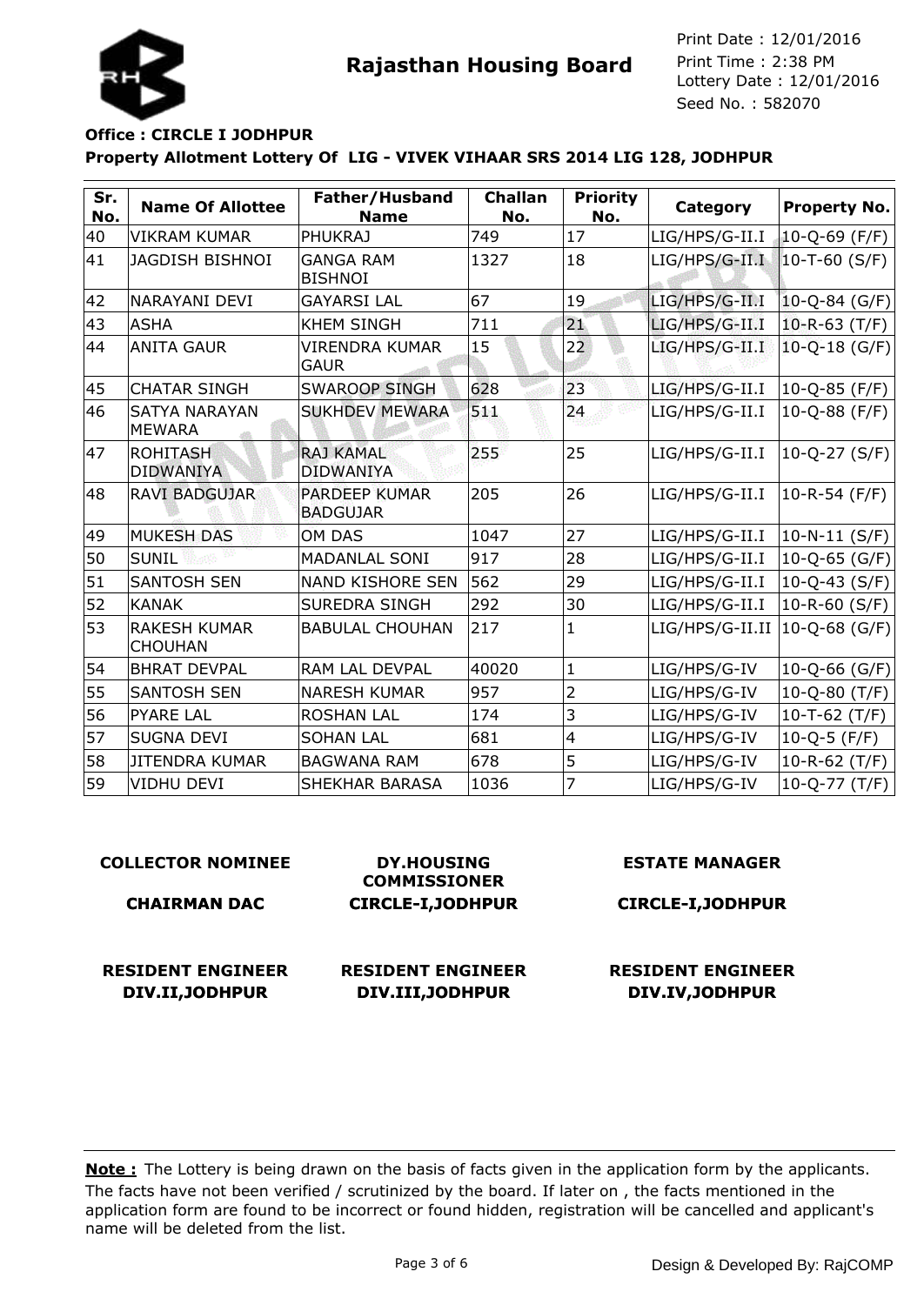



Seed No. : 582070 Print Date : 12/01/2016 Print Time : 2:38 PM

# **Property Allotment Lottery Of LIG - VIVEK VIHAAR SRS 2014 LIG 128, JODHPUR Office : CIRCLE I JODHPUR**

| Sr.<br>No. | <b>Name Of Allottee</b>                | Father/Husband<br><b>Name</b>   | <b>Challan</b><br>No. | <b>Priority</b><br>No. | Category              | <b>Property No.</b> |
|------------|----------------------------------------|---------------------------------|-----------------------|------------------------|-----------------------|---------------------|
| 60         | KAVITA NARNOLIA                        | W/O NAND LAL<br><b>NARNOLIA</b> | 1053                  | l8                     | LIG/HPS/G-IV          | $10-T-53$ (F/F)     |
| 61         | <b>CANDR SHEKAR</b>                    | <b>LABU RAM</b>                 | 242                   | l9                     | LIG/HPS/G-IV          | $10 - Q - 95$ (T/F) |
| 62         | <b>SEEMA DEVI</b>                      | RAJENDRA KUMAR                  | 40019                 | 10                     | LIG/HPS/G-IV          | $10 - N - 15$ (T/F) |
| 63         | <b>ANIL KUMAR</b><br><b>CHOUHAN</b>    | <b>MUNALAL</b>                  | 1271                  | T.                     | LIG/HPS/G-IV          | $10 - Q - 90$ (S/F) |
| 64         | <b>HARISH MARETHA</b>                  | UDAY RAJ MARETHA                | 226                   | 12 <sup>2</sup>        | LIG/HPS/G-IV          | $10 - N - 59$ (S/F) |
| 65         | <b>KARISHMA</b><br><b>FULWARIYA</b>    | <b>AMRAT LAL</b>                | 848                   | 13                     | LIG/HPS/G-IV          | $10-Q-23$ (F/F)     |
| 66         | <b>MAHENDRA KUMAR</b><br><b>MEROTH</b> | <b>RAM PARSHAD</b>              | 767                   | 14                     | LIG/HPS/G-IV          | $10-N-2$ (G/F)      |
| 67         | <b>SURESH</b>                          | LT. SH. LALA RAM                | <b>T<sub>12</sub></b> | 15                     | LIG/HPS/G-IV          | $10 - R - 55$ (F/F) |
| 68         | <b>NARPAT RANA</b>                     | <b>RAMSHUKH RANA</b>            | 828                   | 16                     | LIG/HPS/G-IV          | 10-R-56 (F/F)       |
| 69         | NAAG JI RAM KOLI                       | <b>KISTURA RAM KOLI</b>         | 947                   | 17                     | LIG/HPS/G-IV          | $10 - Q - 6$ (F/F)  |
| 70         | <b>PUSHPA DEVI</b>                     | <b>SHYAMLAL</b>                 | 124                   | 18                     | LIG/HPS/G-IV          | 10-Q-82 (G/F)       |
| 71         | ANIL KUMAR                             | <b>MOHAN LAL</b>                | 782                   | 19                     | LIG/HPS/G-IV          | 10-T-56 (F/F)       |
| 72         | <b>VIKAS SOLANKI</b>                   | RAMESHWAR DAYAL                 | 1303                  | 20                     | LIG/HPS/G-IV          | $10 - T - 49$ (G/F) |
| 73         | <b>TULCHA RAM</b>                      | <b>RAMU RAM</b>                 | 930                   | $\mathbf 1$            | LIG/HPS/G-IX.I        | 10-N-4 (G/F)        |
| 74         | <b>BALMUKAND</b>                       | RAMLAL                          | 33                    | $\overline{2}$         | LIG/HPS/G-IX.I        | 10-R-50 (G/F)       |
| 75         | <b>DHARMENDRA</b>                      | <b>GAGANDAS</b>                 | 769                   | 3                      | LIG/HPS/G-IX.I        | 10-Q-20 (G/F)       |
| 76         | <b>UDAY SINGH</b>                      | SHIV DAYAL SINGH                | 40028                 | $\mathbf{1}$           | LIG/HPS/G-<br> IX.III | $10-N-3$ (G/F)      |
| 77         | <b>CHANDA DEVI</b>                     | LT.SH. SOMA RAM                 | 143                   | $\overline{2}$         | LIG/HPS/G-V           | $10-R-59$ (S/F)     |
| 78         | <b>SURESH CHAND</b><br><b>MEENA</b>    | PRAHLAD MEENA                   | 25                    | 4                      | LIG/HPS/G-V           | $10 - Q - 89$ (S/F) |

#### **COLLECTOR NOMINEE**

#### **CHAIRMAN DAC**

**RESIDENT ENGINEER DIV.II,JODHPUR**

**DY.HOUSING COMMISSIONER CIRCLE-I,JODHPUR**

## **RESIDENT ENGINEER DIV.III,JODHPUR**

**ESTATE MANAGER**

#### **CIRCLE-I,JODHPUR**

## **RESIDENT ENGINEER DIV.IV,JODHPUR**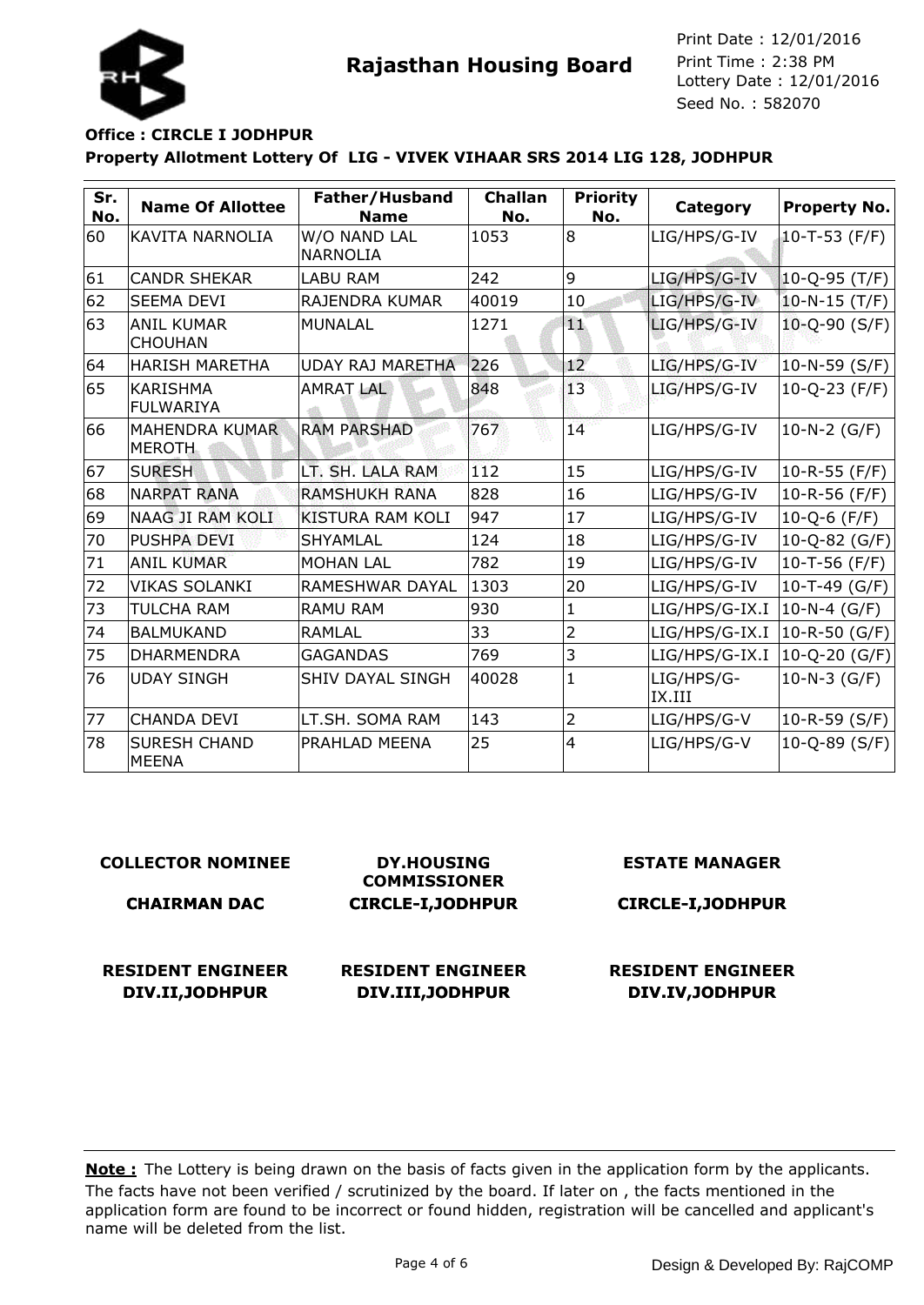

**Rajasthan Housing Board** Print Time : 2:38 PM<br>Lottery Date : 12/01/2016 Seed No. : 582070 Print Date : 12/01/2016 Print Time : 2:38 PM

# **Property Allotment Lottery Of LIG - VIVEK VIHAAR SRS 2014 LIG 128, JODHPUR Office : CIRCLE I JODHPUR**

| Sr.<br>No. | <b>Name Of Allottee</b>              | Father/Husband<br><b>Name</b>         | <b>Challan</b><br>No. | <b>Priority</b><br>No. | Category       | <b>Property No.</b> |
|------------|--------------------------------------|---------------------------------------|-----------------------|------------------------|----------------|---------------------|
| 79         | <b>GIRRAJ PRASAD</b><br><b>MEENA</b> | LOHARIYA RAM<br><b>MEENA</b>          | 26                    | 5                      | LIG/HPS/G-V    | 10-Q-72 (F/F)       |
| 80         | <b>MODU LAL</b>                      | DEV LAL<br>MEENA                      | 32                    | 6                      | LIG/HPS/G-V    | 10-Q-91 (S/F)       |
| 81         | <b>CANDRA MOHAN</b>                  | <b>MAUDU LAL MEENA</b>                | 775                   | 7                      | LIG/HPS/G-V    | $10 - N - 64$ (T/F) |
| 82         | PRAMENDRA KUMAR<br><b>MEENA</b>      | RAMJI LAL MEENA                       | 5                     | 8                      | LIG/HPS/G-V    | $10-N-14(T/F)$      |
| 83         | <b>SURTA RAM</b>                     | TEHLARAM                              | 673                   | мÆ                     | LIG/HPS/G-V    | 10-Q-12 (S/F)       |
| 84         | <b>PRITI MEENA</b>                   | <b>RAMESH CHANDRA</b><br><b>MEENA</b> | 861                   | 12                     | LIG/HPS/G-V    | $10-Q-25(S/F)$      |
| 85         | MANOJ KUMAR<br><b>BHEEL</b>          | <b>JAGDISH</b>                        | 723                   | 13                     | LIG/HPS/G-V    | $10-Q-93$ (T/F)     |
| 86         | <b>GOURI SHANKAR</b>                 | <b>MOTILAL</b>                        | 275                   | $\mathbf{1}$           | LIG/HPS/G-VI   | $10 - Q - 48$ (T/F) |
| 87         | <b>DEVDUTT NARAYAN</b><br>YADAV      | <b>BABU LAL YADAV</b>                 | 59                    | $\overline{4}$         | LIG/ORS/G-I.I  | 10-Q-34 (G/F)       |
| 88         | PREM PRAKASH<br><b>VISHNOI</b>       | <b>KANWRU RAM</b><br>VISHNOI          | 801                   | $\mathbf{1}$           | LIG/ORS/G-I.II | $10-Q-29$ (T/F)     |
| 89         | PARMESHWARI<br><b>JOSHI</b>          | <b>CHANCHAL PRAKASH 241</b>           |                       | $\overline{2}$         | LIG/ORS/G-I.II | $10 - Q - 40$ (F/F) |
| 90         | ALKA YADAV                           | <b>DINESH YADAV</b>                   | 249                   | 3                      | LIG/ORS/G-I.II | 10-Q-81 (G/F)       |
| 91         | ARVIND KUMAR                         | <b>MOHAN LAL</b>                      | 878                   | 1                      | LIG/ORS/G-II.I | 10-N-60 (S/F)       |
| 92         | <b>VINOD KUMAR</b><br><b>SOLANKI</b> | SHYAMLAL SOLANKI                      | 1042                  | $\overline{2}$         | LIG/ORS/G-II.I | $10 - N - 13$ (T/F) |
| 93         | <b>RAMNARAYAN PATEL</b>              | KALA RAM PATEL                        | 190                   | $\overline{4}$         | LIG/ORS/G-II.I | $10 - Q - 15$ (T/F) |
| 94         | NIKITA GODIYA                        | <b>HIRENDER GODIYA</b>                | 632                   | $\overline{7}$         | LIG/ORS/G-II.I | $10 - Q - 94$ (T/F) |
| 95         | <b>DEEPAK MATHUR</b>                 | <b>ARUN KUMAR</b><br><b>MATHUR</b>    | 842                   | 9                      | LIG/ORS/G-II.I | $10 - R - 64$ (T/F) |

#### **COLLECTOR NOMINEE**

#### **CHAIRMAN DAC**

**CIRCLE-I,JODHPUR**

**RESIDENT ENGINEER DIV.II,JODHPUR**

**RESIDENT ENGINEER DIV.III,JODHPUR**

**DY.HOUSING COMMISSIONER** **ESTATE MANAGER**

**CIRCLE-I,JODHPUR**

**RESIDENT ENGINEER DIV.IV,JODHPUR**